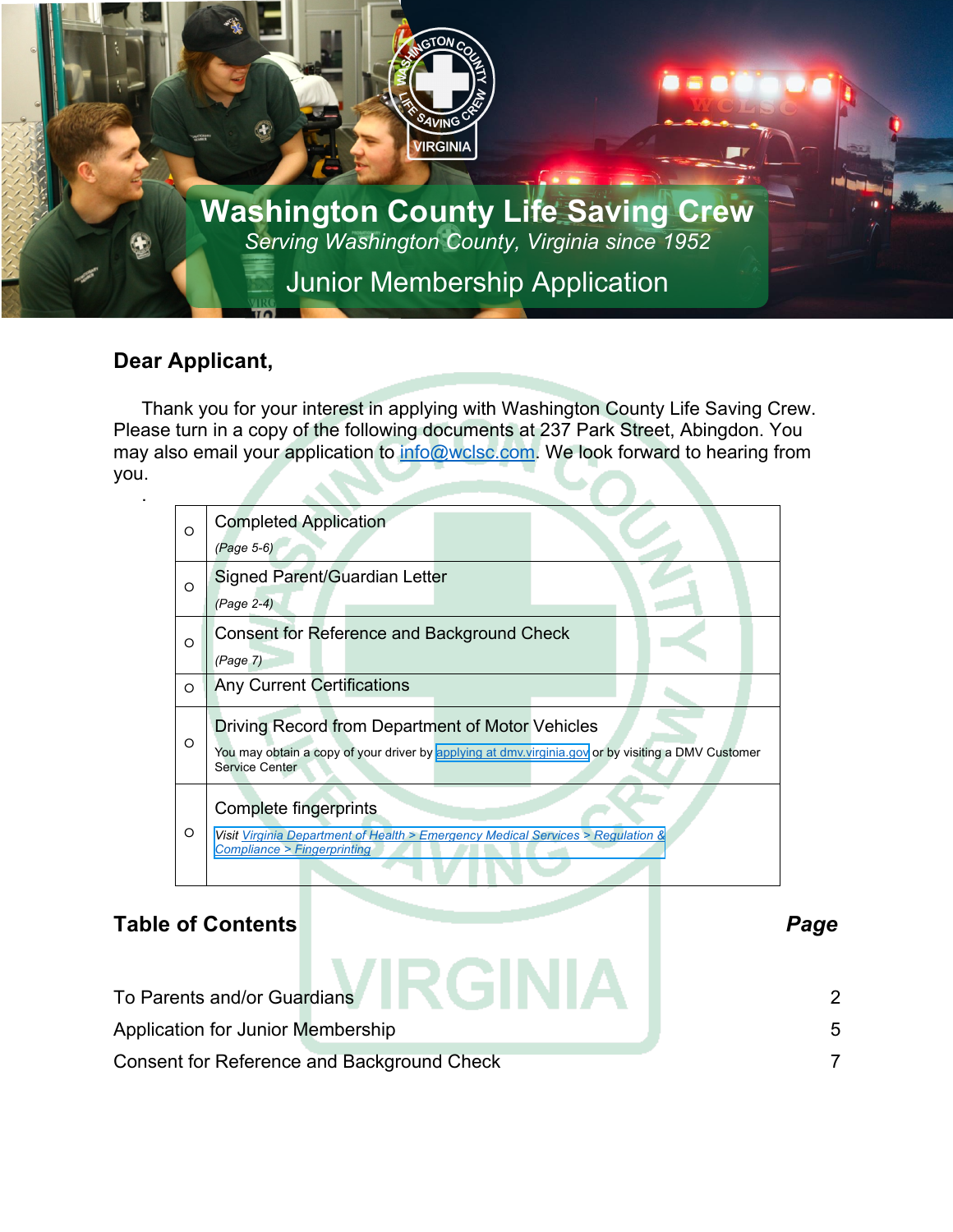*Junior Membership Application*

### **To Parents and/or Guardians**,

Your child has applied for membership with Washington County Life Saving Crew as a junior member. Junior members are members that are under the age of 21. Just as the senior members have officers by which they are lead, the junior squad has a Junior Advisor and an Assistant Junior Advisor that are elected each year. Your child will use these advisors as liaisons between themselves and the senior membership. WCLSC has had a strong and proud junior squad for generations. Many of our current senior members, as well as many past and current officers, started here as junior members.

The interest shown by your child in serving our community is admirable. In becoming a junior member, they will have the opportunity to answer 911 calls alongside some very dedicated and knowledgeable EMS providers. Your child will be supervised and directed by these senior members. Respect for authority and ability to follow directions are expected, as the nature of EMS calls can be unpredictable. EMS is a world in which your child will be asked to act and represent our agency as an adult with appropriate behavior when dealing with the public.

At WCLSC we put the safety of our personnel above all else. Second, we prioritize patient safety and care. We cannot help others if we become patients ourselves. This does not mean we are not in inherently dangerous situations while trying to help patients. The demands of 911 can and will include managing motor vehicle accidents on interstates and highways, rescue operations in wooded and rough terrain, water rescues in lakes and rivers, and a variety of other unpredictable situations. Your child will never be asked to perform a task for which they are not trained or asked to use a piece of equipment that is unfamiliar to them. With time, your child will learn skills and training that will make them an integral part of our teams running rescue and medical calls.

The demands of any agency running 911 calls are vast. It is impossible to fully prepare ourselves for every conceivable scenario. We train every month during our training meetings, have annual training for medical calls and water rescue, and have some amazing resources in some very specially trained personnel. We strive to teach and share our knowledge and experiences with the next generation of medical providers. As we never truly know what we will face when answering a 911 call, we would like to make you as the parent/guardian aware of some things your child may see or deal with.

911 calls can range from medical calls such as heart attacks, strokes, and general illnesses, to traumatic injuries from car accidents, broken bones from sports injuries, and occasionally assaults or self-inflicted gunshot wounds or stabbings. In any situation in which a weapon is suspected, EMS does not enter a scene until Law Enforcement has deemed the situation safe. Your child will eventually see EMS providers perform CPR, be asked to perform CPR themselves, and deal with patients that are not able to be saved by EMS. Chances are high your child will also see patients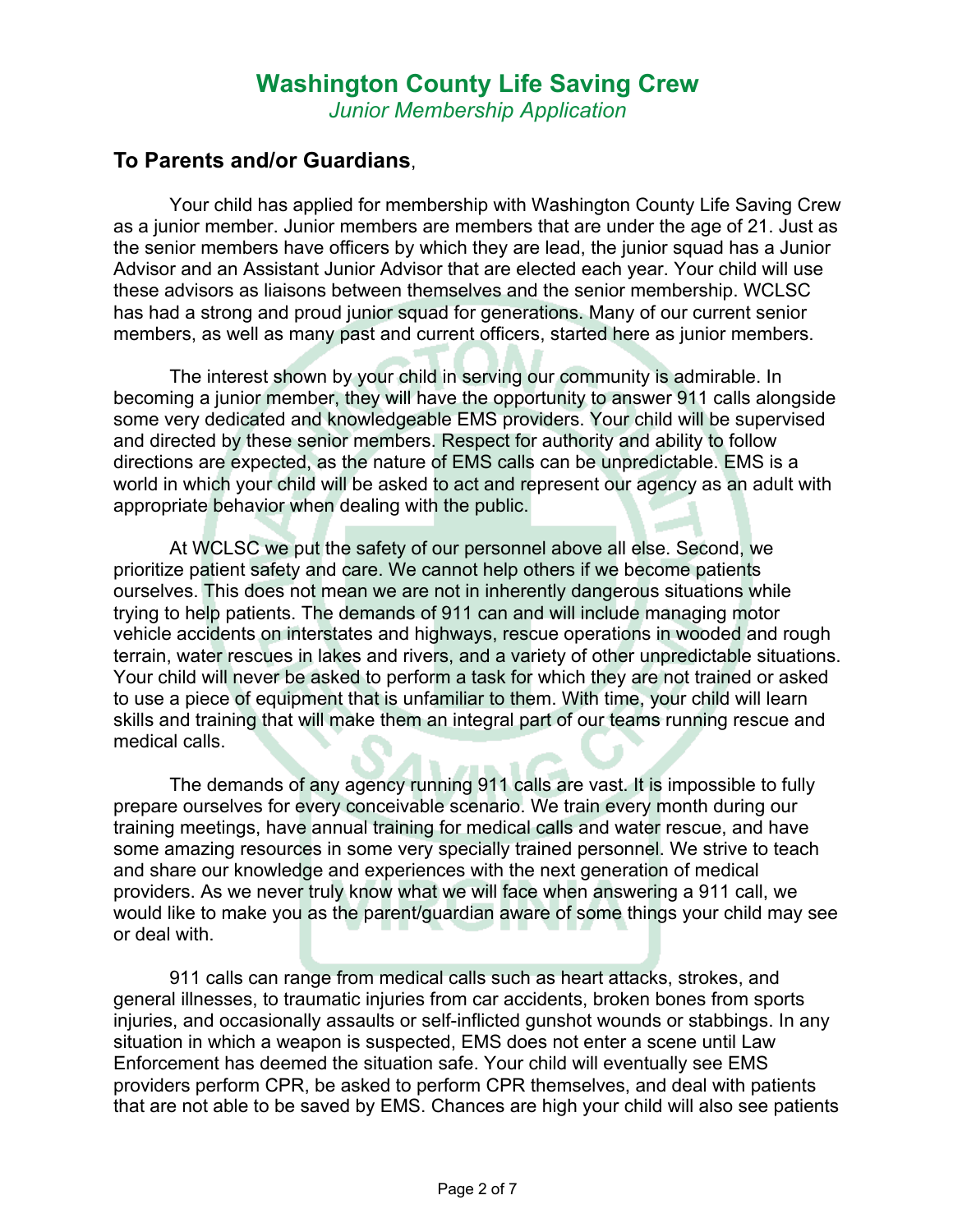*Junior Membership Application*

with large and sometimes disturbing injuries such as broken legs, visible bones, lacerations with massive bleeding, and any other conceivable injury that may require an ambulance. Patients can also have extensive medical histories including possible communicable diseases such as the flu, hepatitis, tuberculosis, viral meningitis, and HIV/ AIDS, etc.

Our safety standards at WCLSC require providers to wear gloves while treating patients and we do our utmost to keep our providers safe. Although the chances of our providers being exposed to communicable diseases are fairly low and the risk of contracting any diseases after exposure is even lower, the nature of medical careers involving patient care does not allow for those risks to be non-existent. Please be aware that if your child is permitted to run calls with us, that this is not a "pick-and-choose" situation. Even if we know a patient has a communicable disease, severe injury, or other possibly mentally and emotionally taxing need, we are still bound to treat them like any other patient. Although we will prioritize our own safety, if your child becomes a junior member, they will be asked to run all calls and assist us as needed and will not have the opportunity to simply "opt-out" of running 911 calls.

Support for the emotional and mental health of our members after particularly difficult calls is also available to your child. We encourage talking about calls and a debriefing session with counselors is available through our state EMS regulation board when needed.

In addition to running 911 calls treating and helping the people of our community, WCLSC also supports our fellow EMS and fire agencies in our area by assisting in any medical or rescue operations they may be facing. Your child will be expected to be as helpful and respectful of any law enforcement officers, EMS provider, or firefighter as they are of their fellow junior members and senior members of WCLSC.

In signing this letter, you agree to allow your child to ride aboard our ambulances alongside our dedicated providers and serve our amazing community through any 911 calls received. In signing this letter, you are also acknowledging the fact that although we strive for the constant safety of all providers, EMS is inherently unpredictable and can be dangerous and you are absolving WCLSC of any liability.

Finally, in signing this letter, you are providing your child the opportunity to become part of an amazing EMS family and truly learn the satisfaction of helping others in need.

Respectfully,

*Kyle Hayes*

*1st Lieutenant Office 276-676-2401 ext.03*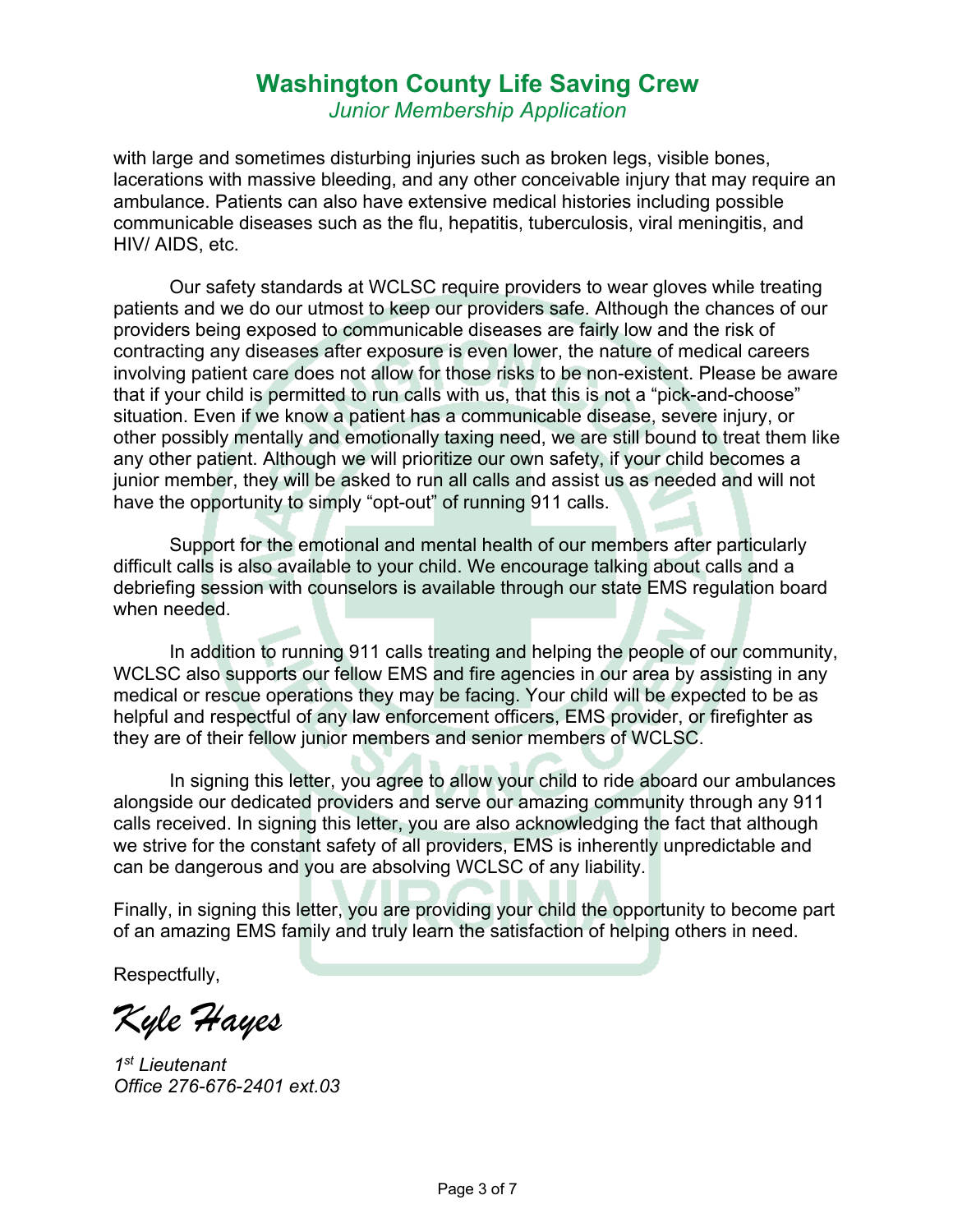*Junior Membership Application*

#### **Please answer the two following questions below:**

*May your child ride in an emergency vehicle under emergency and non-emergency conditions?*

| <b>Yes</b> |  | lNo |
|------------|--|-----|
|            |  |     |

*May your child stay at the crew hall for either day or night duties or both?*  $\mathbf{r}$ 

| ∣Dayshift Only∕ | Nightshift Only | Both Day & Nightshift |
|-----------------|-----------------|-----------------------|
|                 |                 |                       |

By signing this, I hereby grant permission to the Membership Committee of Washington County Life Saving Crew, Inc. to conduct a criminal and sexual offender investigation of my child.

| Print Name of Parent/Guardian                                         | Relationship |
|-----------------------------------------------------------------------|--------------|
| Signature of Parent/Guardian<br><sup>S</sup> AVING<br><b>VIRGINIA</b> | Date         |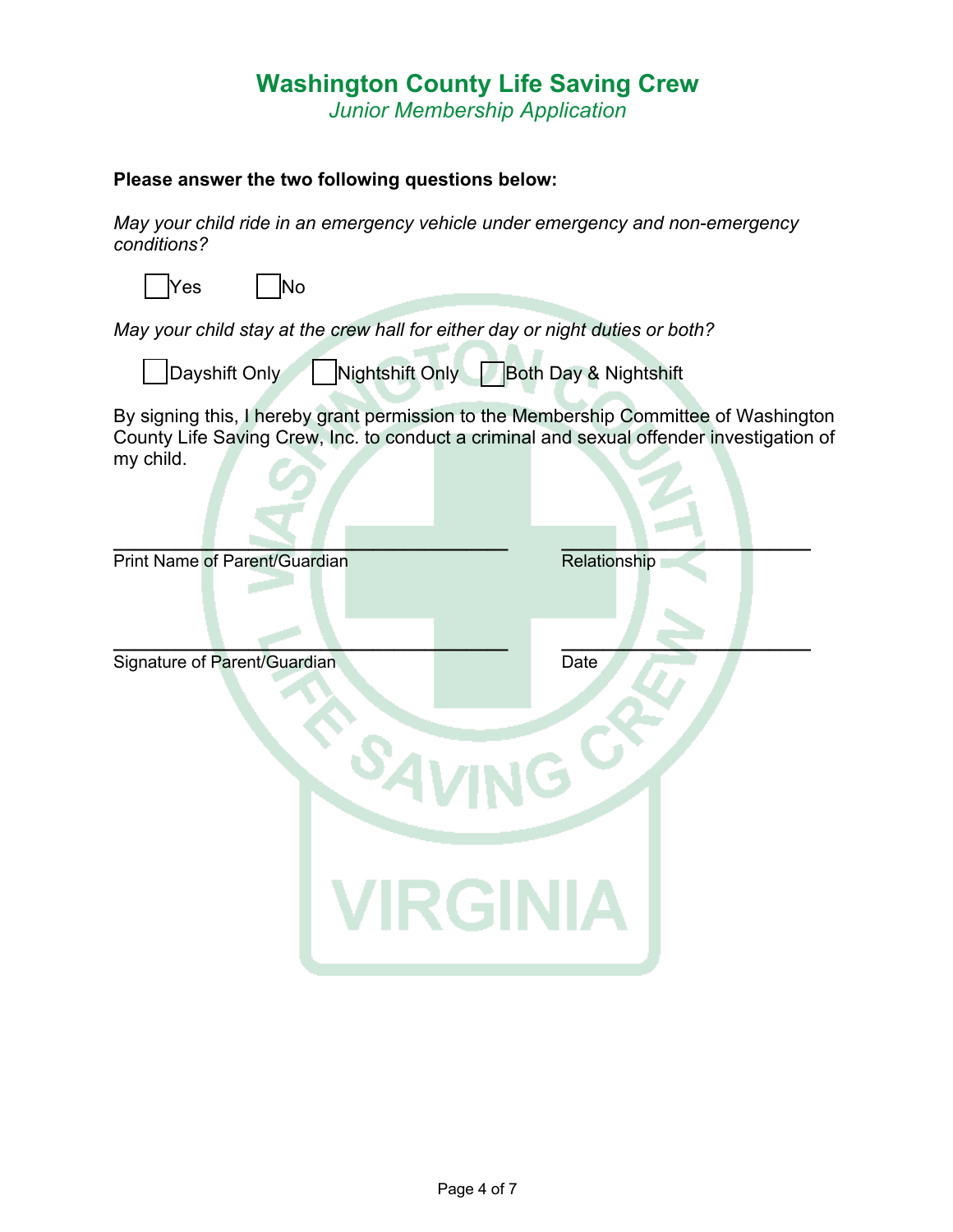*Junior Membership Application*

# **Application for Junior Membership**

| Date of Birth<br>(mm/dd/yyyy) |                                                                       | Social Security Number (xxx-xx-xxxx) |            |                     |
|-------------------------------|-----------------------------------------------------------------------|--------------------------------------|------------|---------------------|
| <b>Physical Address</b>       | (Street, City, State, Zip Code)                                       |                                      |            |                     |
| <b>Mailing Address</b>        |                                                                       |                                      |            |                     |
| <b>Primary Phone Number</b>   |                                                                       | <b>Secondary Phone Number</b>        |            |                     |
|                               |                                                                       |                                      |            |                     |
| In case of emergency,         | (Name)                                                                | (Relation)                           |            | (Phone)             |
| Level of Education            |                                                                       |                                      |            |                     |
| Last School Completed         | List Three Personal References (Non-Relative and Non-Crew Affiliated) |                                      |            |                     |
| <b>Name</b>                   |                                                                       | <b>Address</b>                       |            | <b>Phone Number</b> |
| 1.                            |                                                                       |                                      |            |                     |
| 2.                            |                                                                       |                                      |            |                     |
| 3.                            |                                                                       |                                      |            |                     |
|                               |                                                                       |                                      |            |                     |
|                               |                                                                       |                                      |            |                     |
|                               | <b>List All Medical and Rescue Training</b>                           |                                      | Expiration |                     |
|                               |                                                                       |                                      |            |                     |
|                               |                                                                       |                                      |            |                     |
|                               |                                                                       |                                      |            |                     |
|                               |                                                                       |                                      |            |                     |
|                               |                                                                       |                                      |            |                     |
|                               |                                                                       |                                      |            |                     |
|                               |                                                                       |                                      |            |                     |
|                               |                                                                       |                                      |            |                     |

**\_\_\_\_\_\_\_\_\_\_\_\_\_\_\_\_\_\_\_\_\_\_\_\_** Yes No Duration with present employer?<br>
Can we contact your Supervisor?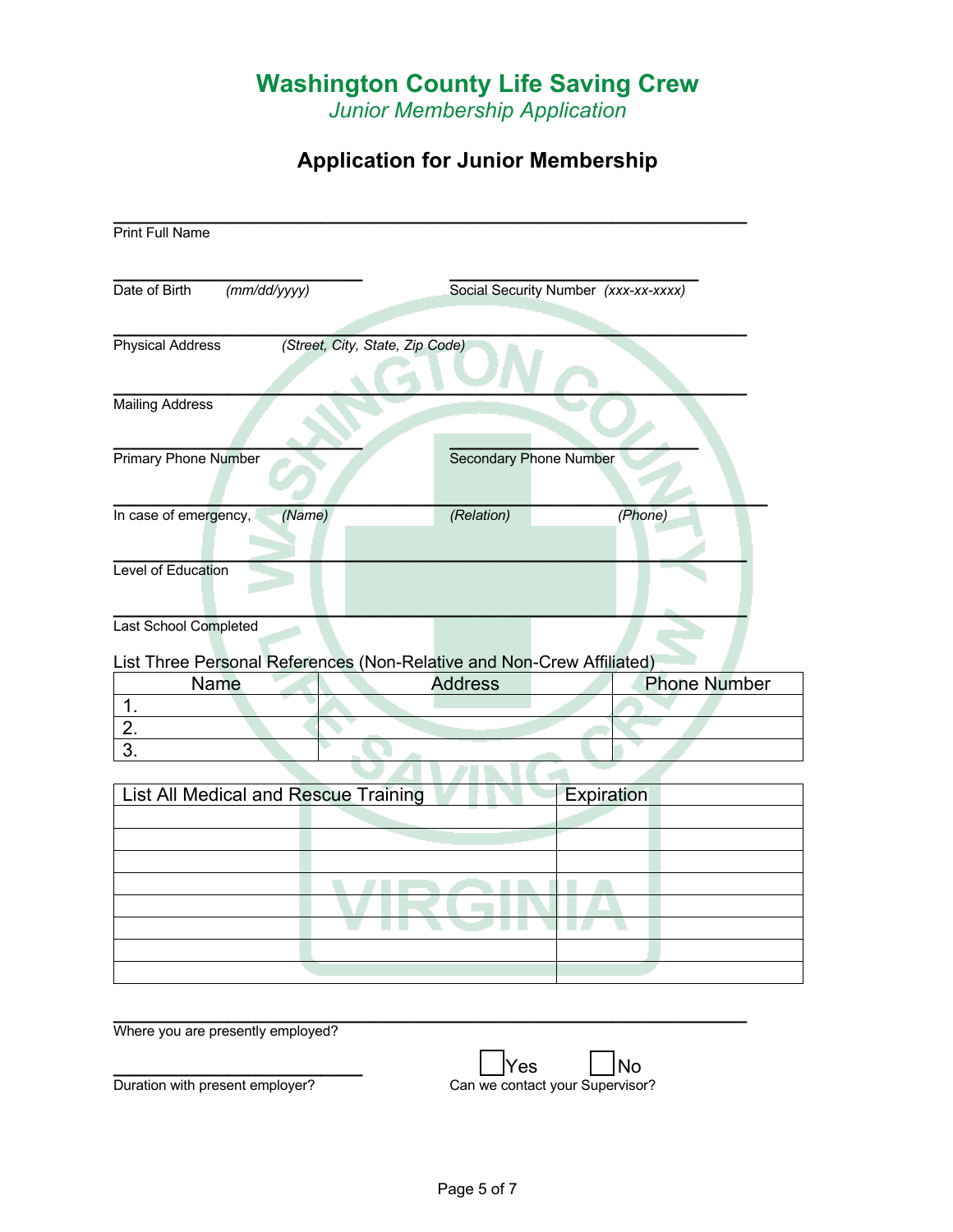*Junior Membership Application*

| If Yes, Name and Phone Number for Supervisor                     |                                            |  |  |  |
|------------------------------------------------------------------|--------------------------------------------|--|--|--|
| Yes<br>No                                                        |                                            |  |  |  |
| Are you presently a resident of Washington County?               | If No, what county?                        |  |  |  |
|                                                                  |                                            |  |  |  |
|                                                                  |                                            |  |  |  |
| How long have you lived in the county listed above?              |                                            |  |  |  |
|                                                                  |                                            |  |  |  |
|                                                                  |                                            |  |  |  |
| List any emergency medical organizations you are affiliated with |                                            |  |  |  |
| Yes<br>No                                                        | Yes<br>No                                  |  |  |  |
| Have you ever been convicted of a crime in the United States?    | Any traffic violations?                    |  |  |  |
|                                                                  |                                            |  |  |  |
| Yes<br>No                                                        |                                            |  |  |  |
| Have you ever served in the military?                            | If Yes, what branch?                       |  |  |  |
|                                                                  |                                            |  |  |  |
| Please list any other volunteer experience you may have had.     |                                            |  |  |  |
|                                                                  |                                            |  |  |  |
|                                                                  |                                            |  |  |  |
| Dayshift (0630-1830)                                             | Nightshift Only (1830-0630)<br><b>Both</b> |  |  |  |
| What shifts are you available for?                               |                                            |  |  |  |
|                                                                  |                                            |  |  |  |
| Yes<br>No                                                        |                                            |  |  |  |
| Can you attend monthly business meetings                         | If no, state reason.                       |  |  |  |
|                                                                  |                                            |  |  |  |
| No.<br>Yes<br>Can you attend monthly training meetings           | If no, state reason.                       |  |  |  |
|                                                                  |                                            |  |  |  |
| Yes<br>No                                                        |                                            |  |  |  |
| Can you work 2 shifts per month as required If no, state reason. |                                            |  |  |  |
| *Shifts are 12 hours and you must stay at the station            |                                            |  |  |  |

I, the undersigned hereby agree, if accepted by the Washington County Life Saving Crew, Inc. as a member to abide by the rules and regulations set forth in the Washington County Life Saving Crew, Inc. Constitution and By-Laws. If at any time that I can no longer meet the requirements of the Washington County Life Saving Crew, Inc. I will notify the Captain or Superior Officer and immediately turn in all property belonging to Washington County Life Saving Crew, Inc. in my possession.